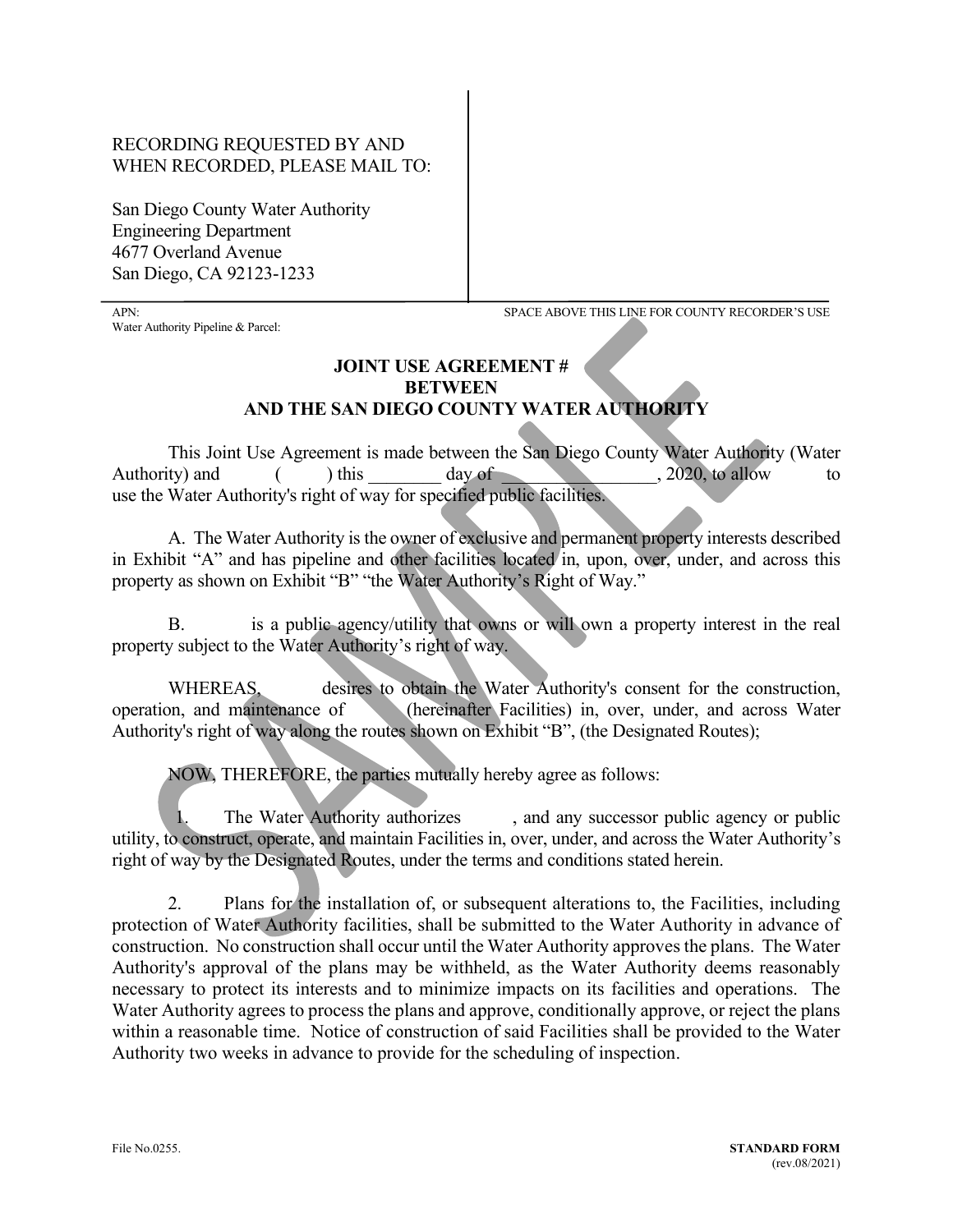3. Nothing in this Joint Use Agreement shall be construed to diminish any of the Water Authority's property rights. This Joint Use Agreement is in the nature of a license and the Water Authority's right of way shall remain and continue in full force and effect and shall in no way be affected by the Water Authority's consent contained herein. The Water Authority may terminate the license upon determination that the license or uses authorized by this Agreement are incompatible with Water Authority's uses of the Designated Route.

4. agrees not to interrupt the use or operation of Water Authority's facilities.

5. The Water Authority is the "party first in place" and its rights and interests are prior in time and superior in title to those of .

6. shall, at its sole expense, remove and replace, rearrange, or relocate the Facilities as may be necessary for the Water Authority's use and enjoyment of its easement and right of way. Except in the event of an emergency, the Water Authority agrees to provide written notice to remove and replace, rearrange, or relocate the Facilities. Upon receipt of the notice by the parties shall meet within 30 days, or such time as mutually agreed upon, to develop a plan to incorporate the removal, replacement, rearrangement, or relocation of the Facilities as part of the Water Authority's project; or, alternatively, to develop a separate plan for the removal, replacement, rearrangement, or relocation of the Facilities under a mutually agreeable time-frame. Absent exigent circumstances, the time-frame for the removal, replacement, rearrangement, or relocation shall not be less than 30 days. Plans for removal and replacement, rearranging, or relocation of the Facilities shall be subject to paragraph 2, above, however, no time shall be charged against for that period of time the plans are pending the Water Authority's review. In the event of an emergency affecting the public health, safety, or welfare, as determined by the Water Authority, or failure to remove and replace, rearrange, or relocate the Facilities within the time mutually agreed upon or 30 days, whichever is greater after the Water Authority has given written notice, then the Water Authority may remove the Facilities without obligation to , at expense. This Agreement shall continue to apply to Facilities removed and

replaced, rearranged, or relocated pursuant to this paragraph.

This Agreement shall run with the land and be binding upon both parties, its representatives, agents, successors, and assigns.

8. The parties understand and agree that this Agreement grants only the consent of the Water Authority to the activities identified under the terms and conditions stated herein. is responsible for acquiring any other property rights, licenses, or permits needed to conduct the identified activities. hereby represents and warrants that it will acquire all necessary approvals from the owner of the property on which the Facilities are located for the actions specified in this Joint Use Agreement before such actions occur, as the Water Authority in no way represents or warrants that its Right of Way is sufficient to allow to act without such approvals.

9. shall save, indemnify, and hold harmless the Water Authority against any liability, loss, cost, damage, and expense caused by or arising from (i) an act(s) or omission(s) of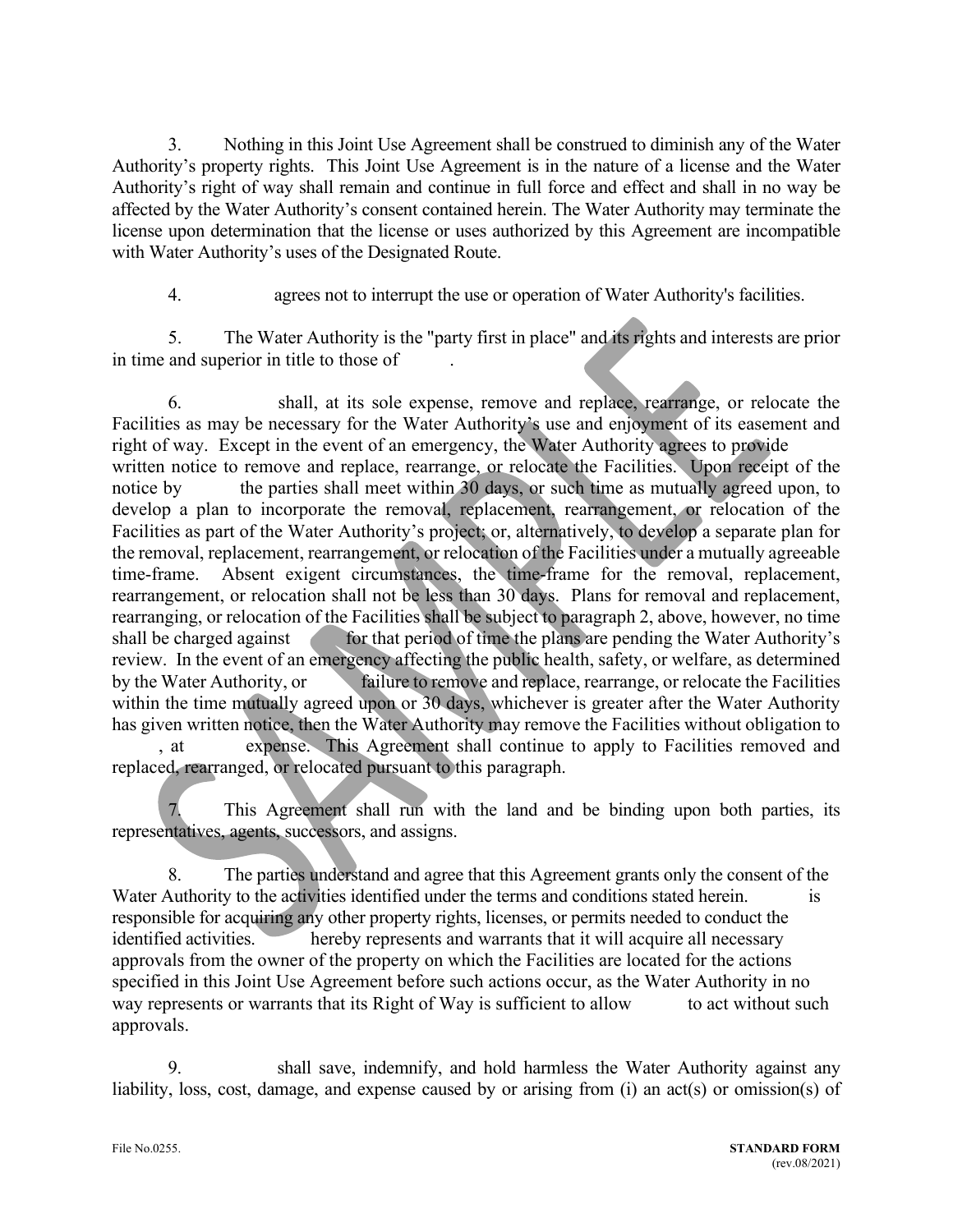, its employees, agents, contractors, successors and assigns or (ii) the location and existence of the Facilities, whether defective or otherwise; including, but not limited to any such loss, cost, damage, liability, and expense arising from damage to or destruction of real and personal property or injury to or death of any person; provided, however, that duty to indemnify and hold harmless shall not include any claims or liability arising from the established sole negligence or willful misconduct of the Water Authority, its agents, officers, or employees. shall also hold harmless the Water Authority against damage to or destruction of its Facilities caused by an act(s) of a third party(s). If the Water Authority performs removal, replacement, rearrangement, or relocation work on behalf of pursuant to paragraph 6, agrees to accept the work and to release and waive any responsibility or claim against the Water Authority on account of rework.

10. The Facilities shall be maintained in a safe and sanitary condition at the sole cost, risk, and responsibility of and their successors in interest without exception, including but not limited to any damages to the Facilities caused by the Water Authority's maintenance or construction activities.

11. Any notice required, permitted, or contemplated under this Agreement shall be deemed given when actually delivered or when deposited in the mail, certified or registered, postage prepaid, addressed as follows:

TO WATER AUTHORITY: San Diego County Water Authority Engineering Department 4677 Overland Avenue San Diego, CA 92123

TO PUBLIC AGENCY/ UTILITY:

IN WITNESS WHEREOF, the parties hereto have caused this agreement to be executed by a duly authorized officer on the day and year first above written.

SAN DIEGO COUNTY WATER AUTHORITY:

By: **Example 2.1 By**  $\Box$  **Dated: Contained (Notarization Required)** 

W. John Kross Right of Way Manager

By: **Example 2** Dated: **Constant 2** October 2 Apple 2 (**Notarization Required**)

Name: Title:

: